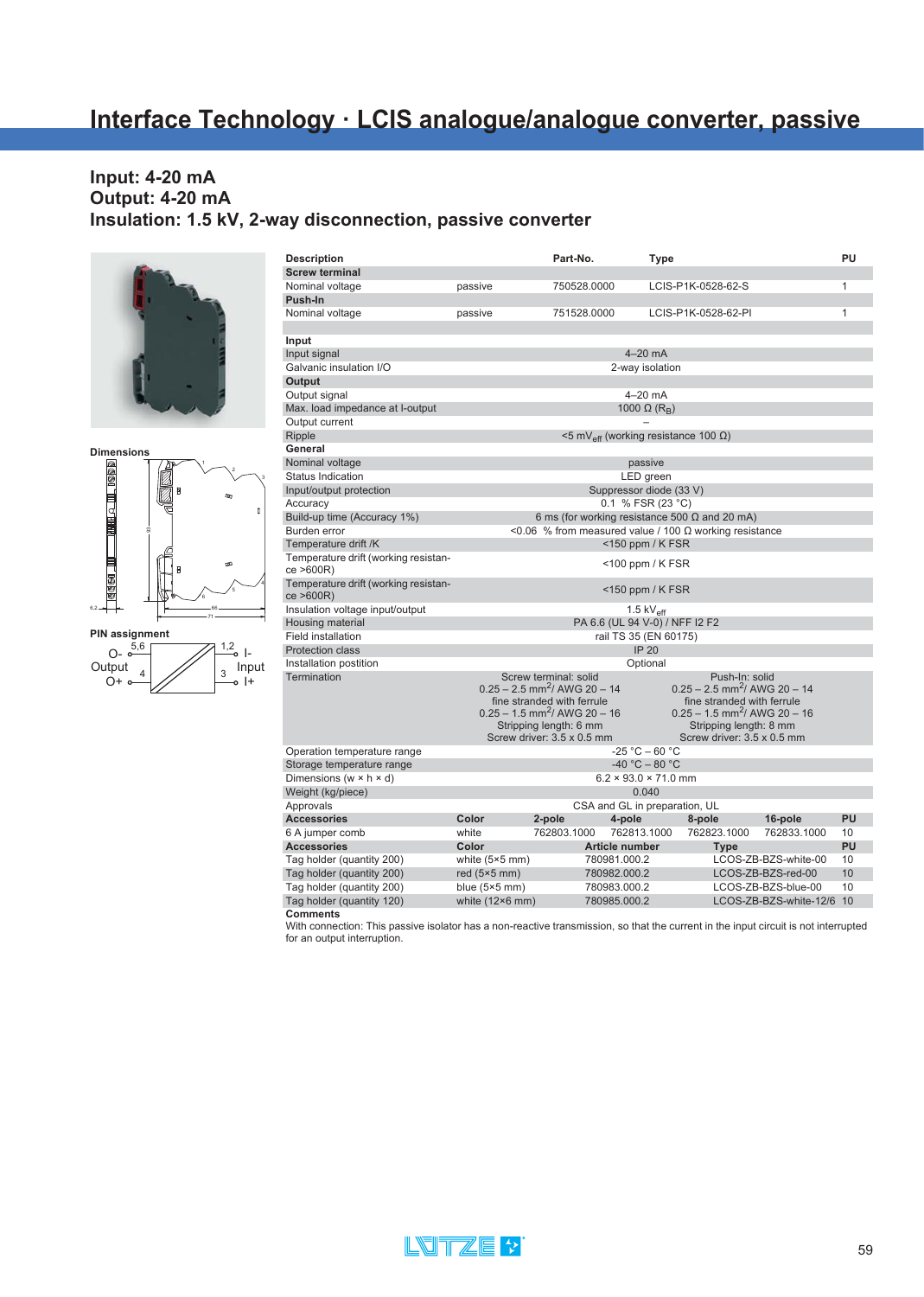# **Interface Technology · LCIS analogue/analogue converter**

#### **Input: 0-10 V / 0-20 mA / 4-20 mA Output: 0-10 kHz Insulation: 2.5 kV, 3-way disconnection**





| <b>PIN assignment</b> |   |    |                  |
|-----------------------|---|----|------------------|
| Output<br>$O + \circ$ |   | 2. | n<br>Input<br>I+ |
|                       | U |    | Power            |

**Range adjustment**

| S1                  |  | Input |  |
|---------------------|--|-------|--|
| Switch On   1 2 3 4 |  |       |  |
| በ–1በ                |  |       |  |
| 0 mA                |  |       |  |
| $\overline{\lim}$ A |  |       |  |

| S1              |  | Output |
|-----------------|--|--------|
| ⊷Switch On।5৷6৷ |  |        |
| 50 Hz*          |  |        |
|                 |  |        |
|                 |  |        |
|                 |  |        |

| <b>Description</b>                            |                        | Part-No.                                   | Type                                                    |                                                                |                        | PU           |
|-----------------------------------------------|------------------------|--------------------------------------------|---------------------------------------------------------|----------------------------------------------------------------|------------------------|--------------|
| <b>Screw terminal</b>                         |                        |                                            |                                                         |                                                                |                        |              |
| Nominal voltage                               | AC/DC 24 V             | 750511.0000                                |                                                         | LCIS-WAF-0511-62-S                                             |                        | $\mathbf{1}$ |
| Push-In                                       |                        |                                            |                                                         |                                                                |                        |              |
| Nominal voltage                               | AC/DC 24 V             | 751511.0000                                |                                                         | LCIS-WAF-0511-62-PI                                            |                        | $\mathbf{1}$ |
|                                               |                        |                                            |                                                         |                                                                |                        |              |
| Input                                         | 0/10V                  |                                            | $0-20$ mA                                               |                                                                | 4-20 mA                |              |
| Input resistance                              | $>330 k\Omega$         |                                            |                                                         | $<$ 100 $\Omega$                                               |                        |              |
| Input signal                                  |                        |                                            | adjustable via DIP switch S1                            |                                                                |                        |              |
| Galvanic insulation I/O                       |                        |                                            | 3-Wege Trennung                                         |                                                                |                        |              |
| Zero /Span                                    |                        |                                            | Production comparison                                   |                                                                |                        |              |
| <b>Transmission frequency</b>                 |                        |                                            |                                                         |                                                                |                        |              |
| Output                                        | $0 - 50$ Hz            | $0 - 100$ Hz                               |                                                         | $0 - 1$ kHz                                                    | $0 - 10$ kHz           |              |
| Output signal                                 |                        |                                            | adiustable via DIP switch S1                            |                                                                |                        |              |
| Ripple                                        |                        |                                            |                                                         |                                                                |                        |              |
| General                                       |                        |                                            |                                                         |                                                                |                        |              |
| Nominal voltage                               |                        |                                            | AC/DC 24 V                                              |                                                                |                        |              |
| Operation voltage range                       |                        |                                            | DC: 19.2-26.4 V, AC: 19.2-26.4 V                        |                                                                |                        |              |
| <b>Status Indication</b>                      |                        |                                            | LED green                                               |                                                                |                        |              |
| Input/output protection                       |                        |                                            |                                                         | Overvoltage AC/DC 26.4 V, PTC fuse, Output short circuit-proof |                        |              |
| Accuracy                                      |                        |                                            | 0.1 % FSR (23 °C)                                       |                                                                |                        |              |
| Linearity error                               |                        |                                            | 0.05 % FSR                                              |                                                                |                        |              |
| Rise time (10 - 90%)                          |                        |                                            | frequency-dependent                                     |                                                                |                        |              |
| Build-up time (Accuracy 1%)                   |                        |                                            |                                                         |                                                                |                        |              |
| <b>Transmission frequency</b>                 |                        |                                            |                                                         |                                                                |                        |              |
| Temperature coefficient                       |                        |                                            | $<$ 150 ppm / K FSR                                     |                                                                |                        |              |
| Insulation voltage input/output               |                        |                                            | 2.5 $kV_{\text{eff}}$                                   |                                                                |                        |              |
| Housing material<br><b>Field installation</b> |                        |                                            | PA 6.6 (UL 94 V-0) / NFF I2 F2<br>rail TS 35 (EN 50022) |                                                                |                        |              |
| <b>Protection class</b>                       |                        |                                            | <b>IP 20</b>                                            |                                                                |                        |              |
| Installation postition                        |                        |                                            | Optional                                                |                                                                |                        |              |
| Termination                                   |                        | Screw terminal: solid                      |                                                         | Push-In: solid                                                 |                        |              |
|                                               |                        | $0.25 - 2.5$ mm <sup>2</sup> / AWG 20 - 14 |                                                         | $0.25 - 2.5$ mm <sup>2</sup> / AWG 20 - 14                     |                        |              |
|                                               |                        | fine stranded with ferrule                 |                                                         | fine stranded with ferrule                                     |                        |              |
|                                               |                        | $0.25 - 1.5$ mm <sup>2</sup> / AWG 20 - 16 |                                                         | $0.25 - 1.5$ mm <sup>2</sup> / AWG 20 - 16                     |                        |              |
|                                               |                        | Stripping length: 6 mm                     |                                                         | Stripping length: 8 mm                                         |                        |              |
|                                               |                        | Screw driver: 3.5 x 0.5 mm                 |                                                         | Screw driver: 3.5 x 0.5 mm                                     |                        |              |
| Operation temperature range                   |                        |                                            | $-25 °C - 60 °C$                                        |                                                                |                        |              |
| Storage temperature range                     |                        |                                            | $-40 °C - 85 °C$                                        |                                                                |                        |              |
| Dimensions (w $\times$ h $\times$ d)          |                        |                                            | $6.2 \times 93.0 \times 73.0$ mm                        |                                                                |                        |              |
| Weight (kg/piece)                             |                        |                                            | 0.029                                                   |                                                                |                        |              |
| Approvals                                     |                        |                                            | UCSA and GL in preparation, UL                          |                                                                |                        |              |
| <b>Accessories</b>                            | Color                  | 2-pole                                     | 4-pole                                                  | 8-pole                                                         | 16-pole                | PU           |
| 6 A jumper comb                               | white                  | 762803.1000                                | 762813.1000                                             | 762823.1000                                                    | 762833.1000            | 10           |
| <b>Accessories</b>                            | Color                  |                                            | Article number                                          | <b>Type</b>                                                    |                        | PU           |
| Tag holder (quantity 200)                     | white $(5×5$ mm)       |                                            | 780981.000.2                                            |                                                                | LCOS-ZB-BZS-white-00   | 10           |
| Tag holder (quantity 200)                     | red $(5×5$ mm)         |                                            | 780982.000.2                                            |                                                                | LCOS-ZB-BZS-red-00     | 10           |
| Tag holder (quantity 200)                     | blue $(5×5$ mm)        |                                            | 780983.000.2                                            |                                                                | LCOS-ZB-BZS-blue-00    | 10           |
| Tag holder (quantity 120)                     | white $(12\times6$ mm) |                                            | 780985.000.2                                            |                                                                | LCOS-ZB-BZS-white-12/6 | 10           |

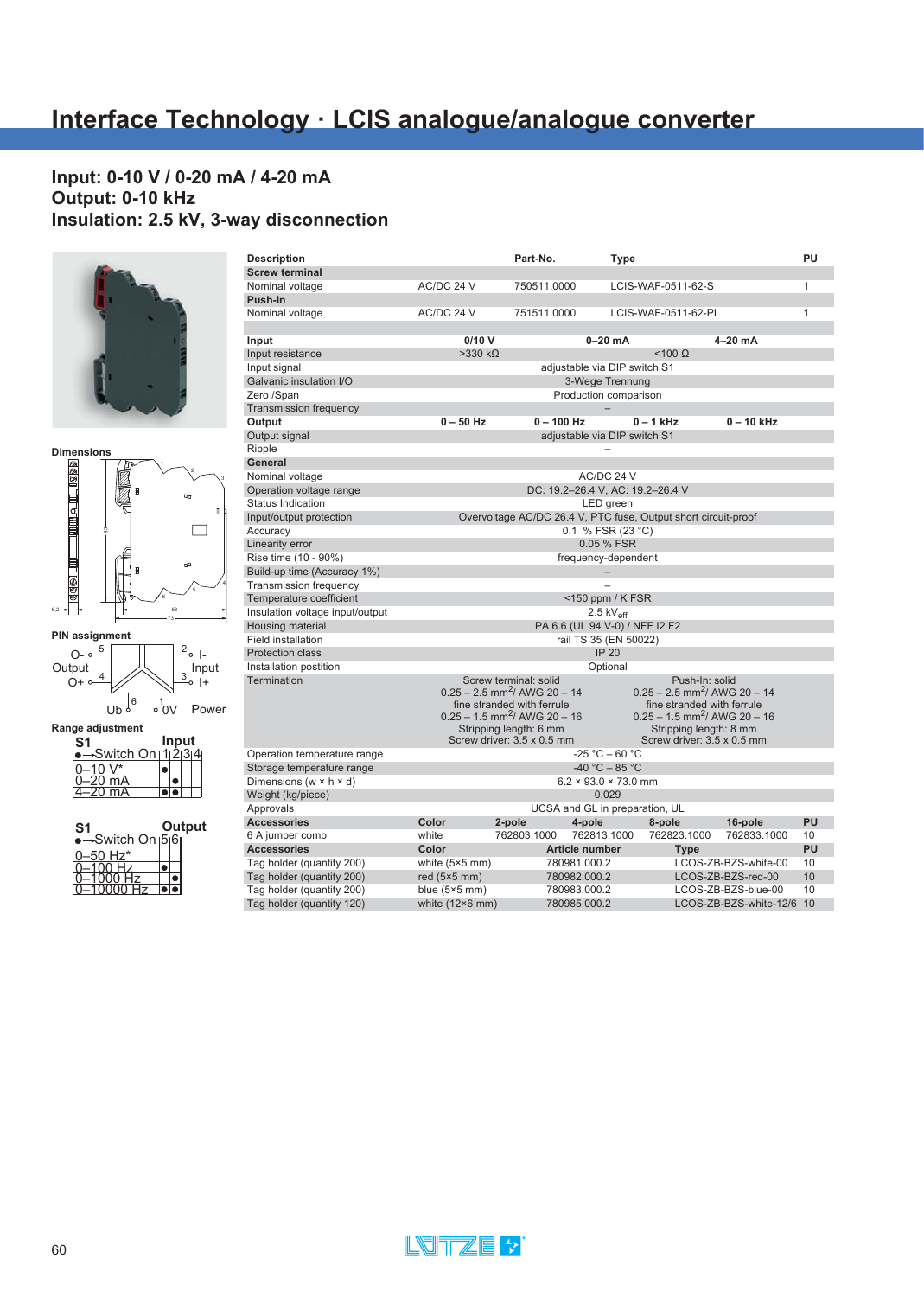#### **Input: 0-10 V / 0-20 mA / 4-20 mA Output: 0-10 V / 0-20 mA / 4-20 mA Insulation: 2.5 kV, 3-way disconnection**









|  | mput<br>→Switch On ⊦1ı2ı3ı4 |
|--|-----------------------------|

| S1                           |  | Output |
|------------------------------|--|--------|
| <del>-</del> Switch On ⊦5⊧6⊧ |  |        |
| $-10V^*$                     |  |        |
| -20mA                        |  |        |
| -20mA                        |  |        |

| <b>Description</b>                   |                          | Part-No.                                                       | <b>Type</b>                      |                                            |                        | PU |
|--------------------------------------|--------------------------|----------------------------------------------------------------|----------------------------------|--------------------------------------------|------------------------|----|
| <b>Screw terminal</b>                |                          |                                                                |                                  |                                            |                        |    |
| Nominal voltage                      | AC/DC 24 V               | 750539.0000                                                    | LCIS-WAA-0539-62-S               |                                            |                        | 1  |
| Push-In                              |                          |                                                                |                                  |                                            |                        |    |
| Nominal voltage                      | AC/DC 24 V               | 751539.0000                                                    |                                  | LCIS-WAA-1539-62-PI                        |                        | 1  |
|                                      |                          |                                                                |                                  |                                            |                        |    |
| Input                                | 0/10V                    |                                                                | $0-20$ mA                        |                                            | 4-20 mA                |    |
| Input resistance                     | $>330 k\Omega$           |                                                                |                                  | $<$ 100 $\Omega$                           |                        |    |
| Input signal                         |                          |                                                                | adjustable via DIP switch S1     |                                            |                        |    |
| Galvanic insulation I/O              |                          |                                                                | 3-way isolation                  |                                            |                        |    |
| Zero /Span                           |                          |                                                                | Production comparison            |                                            |                        |    |
| Output                               | 0/10V                    |                                                                | $0-20$ mA                        |                                            | $4-20$ mA              |    |
| Max. load impedance at I-output      | $\overline{\phantom{0}}$ |                                                                |                                  | 500 $\Omega$                               |                        |    |
| Min. load impedance at U-output      | $2 k\Omega$              |                                                                |                                  |                                            |                        |    |
| Output current                       | max. 5 mA                |                                                                |                                  |                                            |                        |    |
| Output voltage                       |                          |                                                                |                                  | max 16 V                                   |                        |    |
| Output signal                        |                          |                                                                | adjustable via DIP switch S1     |                                            |                        |    |
| Ripple                               |                          |                                                                | $<$ 20 m $V_{\text{eff}}$        |                                            |                        |    |
| General                              |                          |                                                                |                                  |                                            |                        |    |
| Nominal voltage                      |                          |                                                                | AC/DC 24 V                       |                                            |                        |    |
| Operation voltage range              |                          | DC: 19.2-26.4 V, AC: 19.2-26.4 V                               |                                  |                                            |                        |    |
| <b>Status Indication</b>             |                          |                                                                | LED green                        |                                            |                        |    |
| Input/output protection              |                          | Overvoltage AC/DC 26.4 V, PTC fuse, Output short circuit-proof |                                  |                                            |                        |    |
| Accuracy                             |                          |                                                                | 0.1 % FSR (23 °C)                |                                            |                        |    |
| Linearity error                      |                          |                                                                | 0,05 % FSR                       |                                            |                        |    |
| Rise time (10 - 90%)                 |                          |                                                                | 6 ms                             |                                            |                        |    |
| Build-up time (Accuracy 1%)          |                          |                                                                | 17 <sub>ms</sub>                 |                                            |                        |    |
| <b>Transmission frequency</b>        |                          |                                                                | 30 Hz at 3 dB                    |                                            |                        |    |
| Temperature coefficient              |                          |                                                                | <150 ppm / K FSR                 |                                            |                        |    |
| Insulation voltage input/output      |                          |                                                                | $2.5 \text{ kV}_{\text{eff}}$    |                                            |                        |    |
| Housing material                     |                          | PA 6.6 (UL 94 V-0) / NFF I2 F2                                 |                                  |                                            |                        |    |
| <b>Field installation</b>            |                          |                                                                | rail TS 35 (EN 60175)            |                                            |                        |    |
| Protection class                     |                          |                                                                | <b>IP 20</b>                     |                                            |                        |    |
| Installation postition               |                          |                                                                | Optional                         |                                            |                        |    |
| Termination                          |                          | Screw terminal: solid                                          |                                  | Push-In: solid                             |                        |    |
|                                      |                          | $0.25 - 2.5$ mm <sup>2</sup> / AWG 20 - 14                     |                                  | $0.25 - 2.5$ mm <sup>2</sup> / AWG 20 - 14 |                        |    |
|                                      |                          | fine stranded with ferrule                                     |                                  | fine stranded with ferrule                 |                        |    |
|                                      |                          | $0.25 - 1.5$ mm <sup>2</sup> / AWG 20 - 16                     |                                  | $0.25 - 1.5$ mm <sup>2</sup> / AWG 20 - 16 |                        |    |
|                                      |                          | Stripping length: 6 mm                                         |                                  | Stripping length: 8 mm                     |                        |    |
|                                      |                          | Screw driver: 3.5 x 0.5 mm                                     |                                  | Screw driver: 3.5 x 0.5 mm                 |                        |    |
| Operation temperature range          |                          |                                                                | $-25 °C - 60 °C$                 |                                            |                        |    |
| Storage temperature range            |                          |                                                                | $-40 °C - 80 °C$                 |                                            |                        |    |
| Dimensions (w $\times$ h $\times$ d) |                          |                                                                | $6.2 \times 93.0 \times 73.0$ mm |                                            |                        |    |
| Weight (kg/piece)                    |                          |                                                                | 0.030                            |                                            |                        |    |
| Approvals                            |                          | CSA and GL in preparation, UL                                  |                                  |                                            |                        |    |
| <b>Accessories</b>                   | Color                    | 2-pole<br>4-pole                                               |                                  | 8-pole                                     | 16-pole                | PU |
| 6 A jumper comb                      | white                    | 762803.1000                                                    | 762813.1000                      | 762823.1000                                | 762833.1000            | 10 |
| <b>Accessories</b>                   | Color                    | Article number                                                 |                                  | <b>Type</b>                                |                        | PU |
| Tag holder (quantity 200)            | white $(5×5$ mm)         | 780981.000.2                                                   |                                  |                                            | LCOS-ZB-BZS-white-00   | 10 |
| Tag holder (quantity 200)            | red $(5×5$ mm $)$        | 780982.000.2                                                   |                                  |                                            | LCOS-ZB-BZS-red-00     | 10 |
| Tag holder (quantity 200)            | blue $(5×5$ mm)          | 780983.000.2                                                   |                                  |                                            | LCOS-ZB-BZS-blue-00    | 10 |
| Tag holder (quantity 120)            | white (12×6 mm)          | 780985.000.2                                                   |                                  |                                            | LCOS-ZB-BZS-white-12/6 | 10 |

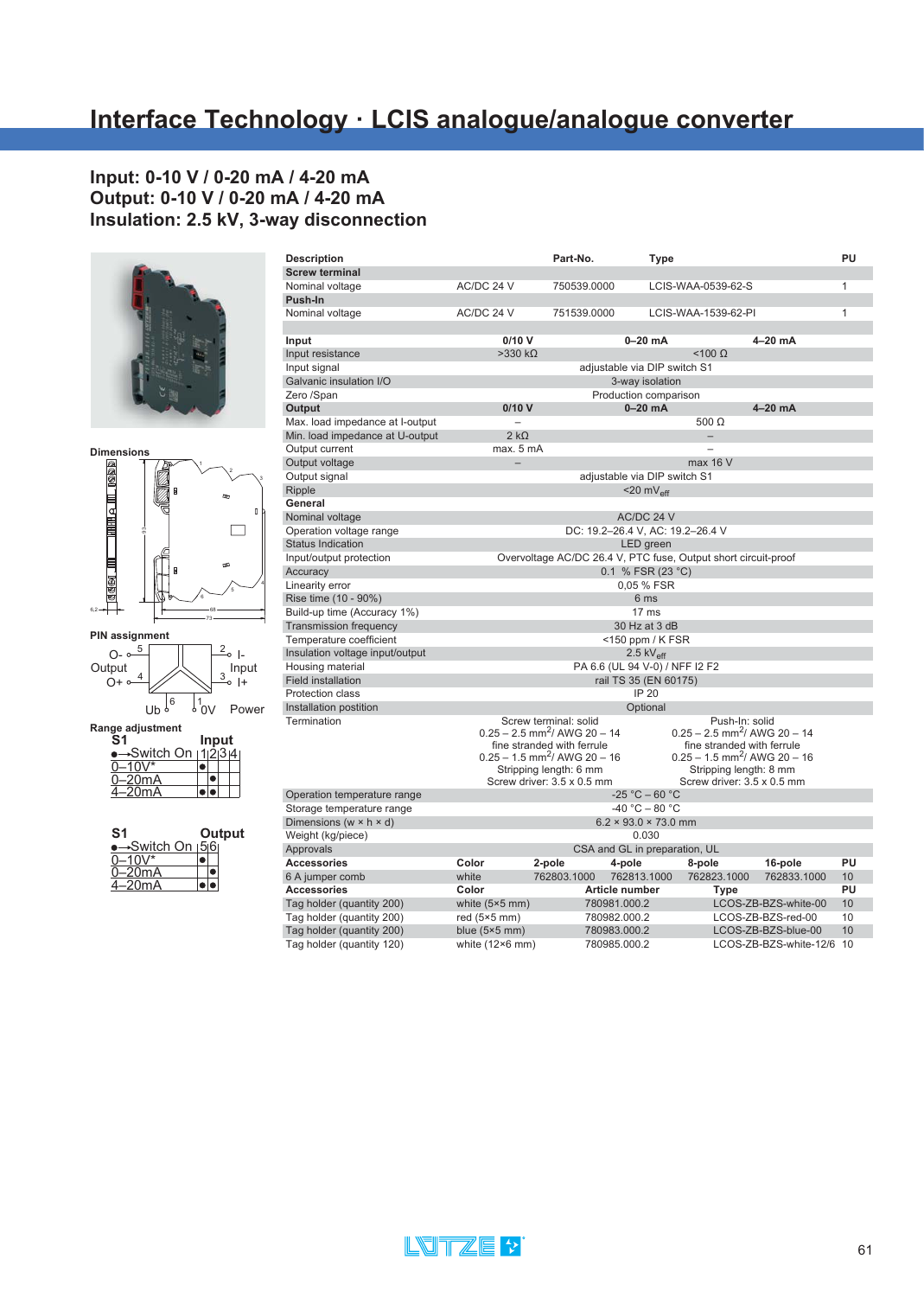### **Input: 0-10 V Output: 0-10 V / 0-20 mA / 4-20 mA Insulation: 2.5 kV, 3-way disconnection**







| <b>Description</b>                   |                        | Part-No.                                                            | Type                             |                                                              |                        | PU           |
|--------------------------------------|------------------------|---------------------------------------------------------------------|----------------------------------|--------------------------------------------------------------|------------------------|--------------|
| <b>Screw terminal</b>                |                        |                                                                     |                                  |                                                              |                        |              |
| Output signal                        | $0 - 10 V$             | 750530.0000                                                         |                                  | LCIS-WAA-0530-62-S                                           |                        | $\mathbf{1}$ |
|                                      | $0-20$ mA              | 750531.0000                                                         |                                  | LCIS-WAA-0531-62-S                                           |                        | $\mathbf{1}$ |
|                                      | $4-20$ mA              | 750532.0000                                                         |                                  | LCIS-WAA-0532-62-S                                           |                        | $\mathbf{1}$ |
| Push-In                              |                        |                                                                     |                                  |                                                              |                        |              |
| Output signal                        | $0 - 10 V$             | 751530.0000                                                         |                                  | LCIS-WAA-1530-62-PI                                          |                        | $\mathbf{1}$ |
|                                      | $0-20$ mA              | 751531.0000                                                         |                                  | LCIS-WAA-1531-62-PI                                          |                        | $\mathbf{1}$ |
|                                      | $4-20$ mA              | 751532.0000                                                         |                                  | LCIS-WAA-1532-62-PI                                          |                        | $\mathbf{1}$ |
| Input                                |                        |                                                                     |                                  |                                                              |                        |              |
| Input signal                         |                        |                                                                     | $0 - 10V$                        |                                                              |                        |              |
| Galvanic insulation I/O              |                        |                                                                     | 3-way isolation                  |                                                              |                        |              |
| Zero /Span                           |                        |                                                                     | Production comparison            |                                                              |                        |              |
| Output                               |                        |                                                                     |                                  |                                                              |                        |              |
| Output signal                        | $0 - 10 V$             |                                                                     | $0-20$ mA                        |                                                              | $4-20$ mA              |              |
| Ripple                               |                        |                                                                     | $<$ 20 mV <sub>eff</sub>         |                                                              |                        |              |
| Max. load impedance at I-output      |                        |                                                                     |                                  | $500 \Omega$                                                 |                        |              |
| General                              |                        |                                                                     |                                  |                                                              |                        |              |
| Nominal voltage                      |                        |                                                                     | AC/DC 24 V                       |                                                              |                        |              |
| Operation voltage range              |                        |                                                                     | DC: 19.2-26.4 V, AC: 19.2-26.4 V |                                                              |                        |              |
| <b>Status Indication</b>             |                        |                                                                     | LED green                        |                                                              |                        |              |
| Input/output protection              |                        | Overvoltage AC/DC 26.4 V, PTC fuse, Output short circuit-proof      |                                  |                                                              |                        |              |
| Accuracy                             |                        |                                                                     | 0.1 % FSR (23 °C)                |                                                              |                        |              |
| Linearity error                      |                        |                                                                     | 0.05 % FSR                       |                                                              |                        |              |
| Rise time (10 - 90%)                 |                        |                                                                     | 6 ms                             |                                                              |                        |              |
| Build-up time (Accuracy 1%)          |                        |                                                                     | 17 <sub>ms</sub>                 |                                                              |                        |              |
|                                      |                        |                                                                     | 30 Hz at 3 dB                    |                                                              |                        |              |
| <b>Transmission frequency</b>        |                        |                                                                     |                                  |                                                              |                        |              |
| Temperature coefficient              |                        |                                                                     | <150 ppm / K FSR                 |                                                              |                        |              |
| Insulation voltage input/output      |                        |                                                                     | 2.5 $kV_{\text{eff}}$            |                                                              |                        |              |
| Housing material                     |                        |                                                                     | PA 6.6 (UL 94 V-0) / NFF I2 F2   |                                                              |                        |              |
| Field installation                   |                        |                                                                     | rail TS 35 (EN 60175)            |                                                              |                        |              |
| Protection class                     |                        |                                                                     | <b>IP 20</b>                     |                                                              |                        |              |
| Installation postition               |                        |                                                                     | Optional                         |                                                              |                        |              |
| Termination                          |                        | Screw terminal: solid<br>$0.25 - 2.5$ mm <sup>2</sup> / AWG 20 - 14 |                                  | Push-In: solid<br>$0.25 - 2.5$ mm <sup>2</sup> / AWG 20 - 14 |                        |              |
|                                      |                        | fine stranded with ferrule                                          |                                  | fine stranded with ferrule                                   |                        |              |
|                                      |                        | $0.25 - 1.5$ mm <sup>2</sup> / AWG 20 - 16                          |                                  | $0.25 - 1.5$ mm <sup>2</sup> / AWG 20 - 16                   |                        |              |
|                                      |                        | Stripping length: 6 mm                                              |                                  | Stripping length: 8 mm                                       |                        |              |
|                                      |                        | Screw driver: 3.5 x 0.5 mm                                          |                                  | Screw driver: 3.5 x 0.5 mm                                   |                        |              |
| Operation temperature range          |                        |                                                                     | $-25 °C - 60 °C$                 |                                                              |                        |              |
| Storage temperature range            |                        |                                                                     | $-40 °C - 80 °C$                 |                                                              |                        |              |
| Dimensions (w $\times$ h $\times$ d) |                        |                                                                     | $6.2 \times 93.0 \times 73.0$ mm |                                                              |                        |              |
| Weight (kg/piece)                    |                        |                                                                     | 0.029                            |                                                              |                        |              |
| Approvals                            |                        |                                                                     | CSA and GL in preparation, UL    |                                                              |                        |              |
| <b>Accessories</b>                   | Color                  | 2-pole                                                              | 4-pole                           | 8-pole                                                       | 16-pole                | PU           |
| 6 A jumper comb                      | white                  | 762803.1000                                                         | 762813.1000                      | 762823.1000                                                  | 762833.1000            | 10           |
| <b>Accessories</b>                   | Color                  |                                                                     | Article number                   | Type                                                         |                        | PU           |
| Tag holder (quantity 200)            | white $(5×5$ mm)       |                                                                     | 780981.000.2                     |                                                              | LCOS-ZB-BZS-white-00   | 10           |
| Tag holder (quantity 200)            | red $(5×5$ mm)         |                                                                     | 780982.000.2                     |                                                              | LCOS-ZB-BZS-red-00     | 10           |
| Tag holder (quantity 200)            | blue $(5×5$ mm)        |                                                                     | 780983.000.2                     |                                                              | LCOS-ZB-BZS-blue-00    | 10           |
| Tag holder (quantity 120)            | white $(12\times6$ mm) |                                                                     | 780985.000.2                     |                                                              | LCOS-ZB-BZS-white-12/6 | 10           |

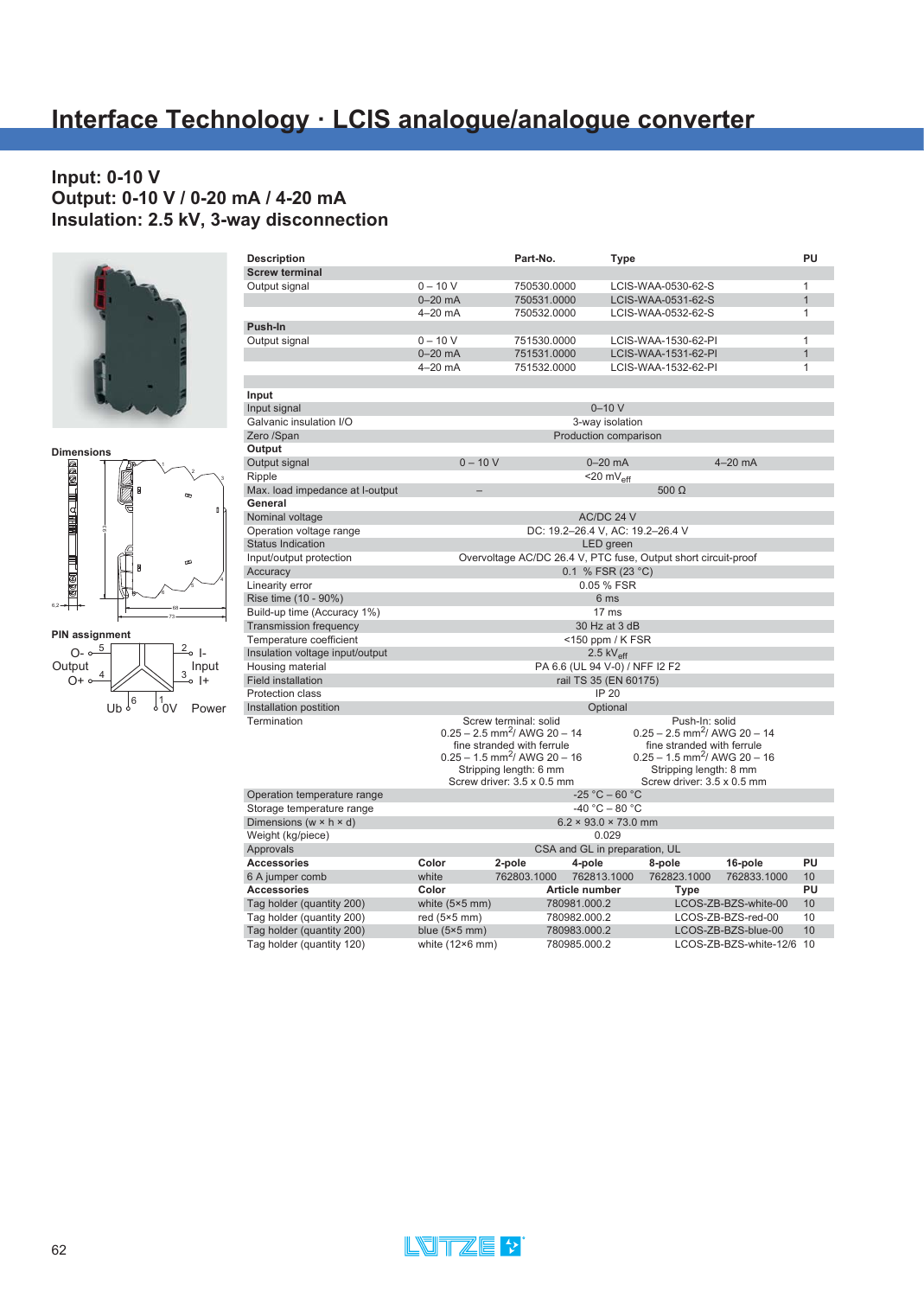# **Interface Technology · LCIS analogue/analogue converter**

#### **Input: 0-20 mA Output: 0-10 V / 0-20 mA / 4-20 mA Insulation: 2.5 kV, 3-way disconnection**





 $\sqrt{\frac{6}{10}}$ 

<sup>6</sup> <sup>1</sup>0V Power

| <b>Description</b>                   |                        | Part-No.                                                       | Type                             |                                            |                        | PU             |
|--------------------------------------|------------------------|----------------------------------------------------------------|----------------------------------|--------------------------------------------|------------------------|----------------|
| <b>Screw terminal</b>                |                        |                                                                |                                  |                                            |                        |                |
| Output signal                        | $0 - 10 V$             | 750533.0000                                                    |                                  | LCIS-WAA-0533-62-S                         |                        | $\mathbf{1}$   |
|                                      | $0-20$ mA              | 750534.0000                                                    |                                  | LCIS-WAA-0534-62-S                         |                        | $\overline{1}$ |
|                                      | $4 - 20$ mA            | 750535.0000                                                    |                                  | LCIS-WAA-0535-62-S                         |                        | $\mathbf{1}$   |
| Push-In                              |                        |                                                                |                                  |                                            |                        |                |
| Output signal                        | $0 - 10 V$             | 751533.0000                                                    |                                  | LCIS-WAA-1533-62-PI                        |                        | $\mathbf{1}$   |
|                                      | $0-20$ mA              | 751534.0000                                                    |                                  | LCIS-WAA-1534-62-PI                        |                        | $\mathbf{1}$   |
|                                      | $4-20$ mA              | 751535.0000                                                    |                                  | LCIS-WAA-1535-62-PI                        |                        | $\mathbf{1}$   |
|                                      |                        |                                                                |                                  |                                            |                        |                |
| Input                                |                        |                                                                |                                  |                                            |                        |                |
| Input signal                         |                        |                                                                | $0 - 20$ mA                      |                                            |                        |                |
| Galvanic insulation I/O              |                        |                                                                | 3-way isolation                  |                                            |                        |                |
| Zero /Span                           |                        |                                                                | Production comparison            |                                            |                        |                |
| Output                               |                        |                                                                |                                  |                                            |                        |                |
| Output signal                        | $0 - 10V$              |                                                                | $0 - 20$ mA                      |                                            | $4-20$ mA              |                |
| Ripple                               |                        |                                                                | $<$ 20 m $V_{\text{eff}}$        |                                            |                        |                |
| Max. load impedance at I-output      | -                      |                                                                |                                  | 500 $\Omega$                               |                        |                |
| General                              |                        |                                                                |                                  |                                            |                        |                |
| Nominal voltage                      |                        |                                                                | AC/DC 24 V                       |                                            |                        |                |
| Operation voltage range              |                        |                                                                | DC: 19.2-26.4 V, AC: 19.2-26.4 V |                                            |                        |                |
| <b>Status Indication</b>             |                        |                                                                | LED green                        |                                            |                        |                |
| Input/output protection              |                        | Overvoltage AC/DC 26.4 V, PTC fuse, Output short circuit-proof |                                  |                                            |                        |                |
| Accuracy                             |                        |                                                                | 0.1 % FSR (23 °C)                |                                            |                        |                |
| Linearity error                      |                        |                                                                | 0.05 % FSR                       |                                            |                        |                |
| Rise time (10 - 90%)                 |                        |                                                                | 6 ms                             |                                            |                        |                |
| Build-up time (Accuracy 1%)          |                        |                                                                | 17 <sub>ms</sub>                 |                                            |                        |                |
| <b>Transmission frequency</b>        |                        |                                                                | 30 Hz at 3 dB                    |                                            |                        |                |
| Temperature coefficient              |                        |                                                                | $<$ 150 ppm / K FSR              |                                            |                        |                |
| Insulation voltage input/output      |                        |                                                                | $2.5$ kV <sub>eff</sub>          |                                            |                        |                |
| Housing material                     |                        |                                                                | PA 6.6 (UL 94 V-0) / NFF I2 F2   |                                            |                        |                |
| <b>Field installation</b>            |                        |                                                                | rail TS 35 (EN 60175)            |                                            |                        |                |
| <b>Protection class</b>              |                        |                                                                | <b>IP 20</b>                     |                                            |                        |                |
| Installation postition               |                        |                                                                | Optional                         |                                            |                        |                |
| Termination                          |                        | Screw terminal: solid                                          |                                  | Push-In: solid                             |                        |                |
|                                      |                        | $0.25 - 2.5$ mm <sup>2</sup> / AWG 20 - 14                     |                                  | $0.25 - 2.5$ mm <sup>2</sup> / AWG 20 - 14 |                        |                |
|                                      |                        | fine stranded with ferrule                                     |                                  | fine stranded with ferrule                 |                        |                |
|                                      |                        | $0.25 - 1.5$ mm <sup>2</sup> / AWG 20 - 16                     |                                  | $0.25 - 1.5$ mm <sup>2</sup> / AWG 20 - 16 |                        |                |
|                                      |                        | Stripping length: 6 mm                                         |                                  | Stripping length: 8 mm                     |                        |                |
|                                      |                        | Screw driver: 3.5 x 0.5 mm                                     |                                  | Screw driver: 3.5 x 0.5 mm                 |                        |                |
| Operation temperature range          |                        |                                                                | $-25 °C - 60 °C$                 |                                            |                        |                |
| Storage temperature range            |                        |                                                                | $-40 °C - 80 °C$                 |                                            |                        |                |
| Dimensions (w $\times$ h $\times$ d) |                        |                                                                | $6.2 \times 93.0 \times 73.0$ mm |                                            |                        |                |
| Weight (kg/piece)                    |                        |                                                                | 0.029                            |                                            |                        |                |
| Approvals                            |                        |                                                                | CSA and GL in preparation, UL    |                                            |                        |                |
| <b>Accessories</b>                   | Color                  | 2-pole                                                         | 4-pole                           | 8-pole                                     | 16-pole                | PU             |
| 6 A jumper comb                      | white                  | 762803.1000                                                    | 762813.1000                      | 762823.1000                                | 762833.1000            | 10             |
| <b>Accessories</b>                   | Color                  |                                                                | Article number                   | <b>Type</b>                                |                        | PU             |
| Tag holder (quantity 200)            | white $(5×5$ mm)       |                                                                | 780981.000.2                     |                                            | LCOS-ZB-BZS-white-00   | $\mathbf{1}$   |
| Tag holder (quantity 200)            | red $(5×5$ mm $)$      |                                                                | 780982.000.2                     |                                            | LCOS-ZB-BZS-red-00     | $\mathbf{1}$   |
| Tag holder (quantity 200)            | blue $(5×5$ mm)        |                                                                | 780983.000.2                     |                                            | LCOS-ZB-BZS-blue-00    | $\mathbf{1}$   |
| Tag holder (quantity 120)            | white $(12\times6$ mm) |                                                                | 780985.000.2                     |                                            | LCOS-ZB-BZS-white-12/6 | $\overline{1}$ |

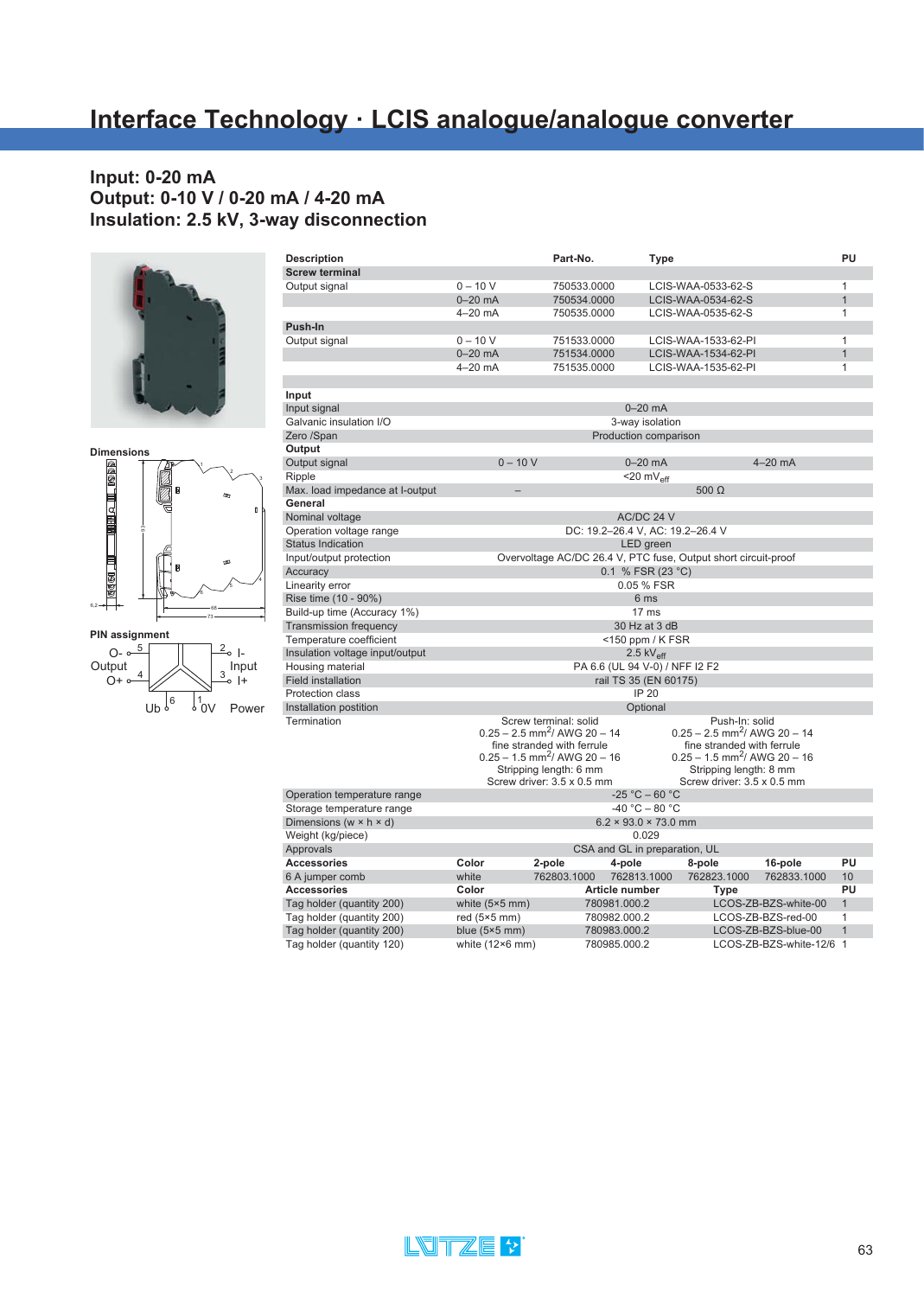### **Input: 4-20 mA Output: 0-10 V / 0-20 mA / 4-20 mA Insulation: 2.5 kV, 3-way disconnection**







| <b>Description</b>                         |                        | Part-No.                                             | Type                             |                                                                |                        | PU             |
|--------------------------------------------|------------------------|------------------------------------------------------|----------------------------------|----------------------------------------------------------------|------------------------|----------------|
| <b>Screw terminal</b>                      |                        |                                                      |                                  |                                                                |                        |                |
| Output signal                              | $0 - 10V$              | 750536.0000                                          |                                  | LCIS-WAA-0536-62-S                                             |                        | 1              |
|                                            | $0-20$ mA              | 750537.0000                                          |                                  | LCIS-WAA-0537-62-S                                             |                        | $\overline{1}$ |
|                                            | $4-20$ mA              | 750538.0000                                          |                                  | LCIS-WAA-0538-62-S                                             |                        | 1              |
| Push-In                                    |                        |                                                      |                                  |                                                                |                        |                |
| Output signal                              | $0 - 10 V$             | 751536.0000                                          |                                  | LCIS-WAA-1536-62-PI                                            |                        | $\mathbf{1}$   |
|                                            | $0-20$ mA              | 751537.0000                                          |                                  | LCIS-WAA-1537-62-PI                                            |                        | $\mathbf{1}$   |
|                                            | $4-20$ mA              | 751538.0000                                          |                                  | LCIS-WAA-1538-62-PI                                            |                        | $\mathbf{1}$   |
| Input                                      |                        |                                                      |                                  |                                                                |                        |                |
| Input signal                               |                        |                                                      | $4-20$ mA                        |                                                                |                        |                |
| Galvanic insulation I/O                    |                        |                                                      | 3-way isolation                  |                                                                |                        |                |
| Zero /Span                                 |                        |                                                      | Production comparison            |                                                                |                        |                |
| Output                                     |                        |                                                      |                                  |                                                                |                        |                |
| Output signal                              | $0 - 10V$              |                                                      | $0-20$ mA                        |                                                                | $4-20$ mA              |                |
|                                            |                        |                                                      |                                  |                                                                |                        |                |
| Ripple                                     |                        |                                                      | $<$ 20 mV <sub>eff</sub>         | 500 $\Omega$                                                   |                        |                |
| Max. load impedance at l-output<br>General |                        |                                                      |                                  |                                                                |                        |                |
|                                            |                        |                                                      |                                  |                                                                |                        |                |
| Nominal voltage                            |                        |                                                      | AC/DC 24 V                       |                                                                |                        |                |
| Operation voltage range                    |                        |                                                      | DC: 19.2-26.4 V, AC: 19.2-26.4 V |                                                                |                        |                |
| <b>Status Indication</b>                   |                        |                                                      | LED green                        |                                                                |                        |                |
| Input/output protection                    |                        |                                                      |                                  | Overvoltage AC/DC 26.4 V, PTC fuse, Output short circuit-proof |                        |                |
| Accuracy                                   |                        |                                                      | 0.1 % FSR (23 °C)                |                                                                |                        |                |
| Linearity error                            |                        |                                                      | 0.05 % FSR                       |                                                                |                        |                |
| Rise time (10 - 90%)                       |                        |                                                      | 6 ms                             |                                                                |                        |                |
| Build-up time (Accuracy 1%)                |                        |                                                      | 17 <sub>ms</sub>                 |                                                                |                        |                |
| <b>Transmission frequency</b>              |                        |                                                      | 30 Hz at 3 dB                    |                                                                |                        |                |
| Temperature coefficient                    |                        |                                                      | <150 ppm / K FSR                 |                                                                |                        |                |
| Insulation voltage input/output            |                        |                                                      | $2.5$ kV <sub>eff</sub>          |                                                                |                        |                |
| Housing material                           |                        |                                                      | PA 6.6 (UL 94 V-0) / NFF I2 F2   |                                                                |                        |                |
| <b>Field installation</b>                  |                        |                                                      | rail TS 35 (EN 60175)            |                                                                |                        |                |
| Protection class                           |                        |                                                      | <b>IP 20</b>                     |                                                                |                        |                |
| Installation postition                     |                        |                                                      | Optional                         |                                                                |                        |                |
| Termination                                |                        | Screw terminal: solid                                |                                  | Push-In: solid                                                 |                        |                |
|                                            |                        | $0.25 - 2.5$ mm <sup>2</sup> / AWG 20 - 14           |                                  | $0.25 - 2.5$ mm <sup>2</sup> / AWG 20 - 14                     |                        |                |
|                                            |                        | fine stranded with ferrule                           |                                  | fine stranded with ferrule                                     |                        |                |
|                                            |                        | $0.25 - 1.5$ mm <sup>2</sup> / AWG 20 - 16           |                                  | $0.25 - 1.5$ mm <sup>2</sup> / AWG 20 - 16                     |                        |                |
|                                            |                        | Stripping length: 6 mm<br>Screw driver: 3.5 x 0.5 mm |                                  | Stripping length: 8 mm<br>Screw driver: 3.5 x 0.5 mm           |                        |                |
|                                            |                        |                                                      | $-25 °C - 60 °C$                 |                                                                |                        |                |
| Operation temperature range                |                        |                                                      | $-40 °C - 80 °C$                 |                                                                |                        |                |
| Storage temperature range                  |                        |                                                      |                                  |                                                                |                        |                |
| Dimensions ( $w \times h \times d$ )       |                        |                                                      | $6.2 \times 93.0 \times 73.0$ mm |                                                                |                        |                |
| Weight (kg/piece)                          |                        |                                                      | 0.029                            |                                                                |                        |                |
| Approvals                                  |                        |                                                      | CSA and GL in preparation, UL    |                                                                |                        | PU             |
| <b>Accessories</b>                         | Color                  | 2-pole                                               | 4-pole                           | 8-pole                                                         | 16-pole                |                |
| 6 A jumper comb                            | white                  | 762803.1000                                          | 762813.1000                      | 762823.1000                                                    | 762833.1000            | 10             |
| <b>Accessories</b>                         | Color                  |                                                      | Article number                   | <b>Type</b>                                                    |                        | PU             |
| Tag holder (quantity 200)                  | white $(5×5$ mm)       |                                                      | 780981.000.2                     |                                                                | LCOS-ZB-BZS-white-00   | $\mathbf{1}$   |
| Tag holder (quantity 200)                  | red $(5×5$ mm)         |                                                      | 780982.000.2                     |                                                                | LCOS-ZB-BZS-red-00     | 1              |
| Tag holder (quantity 200)                  | blue $(5×5$ mm)        |                                                      | 780983.000.2                     |                                                                | LCOS-ZB-BZS-blue-00    | $\mathbf{1}$   |
| Tag holder (quantity 120)                  | white $(12\times6$ mm) |                                                      | 780985.000.2                     |                                                                | LCOS-ZB-BZS-white-12/6 | $\overline{1}$ |

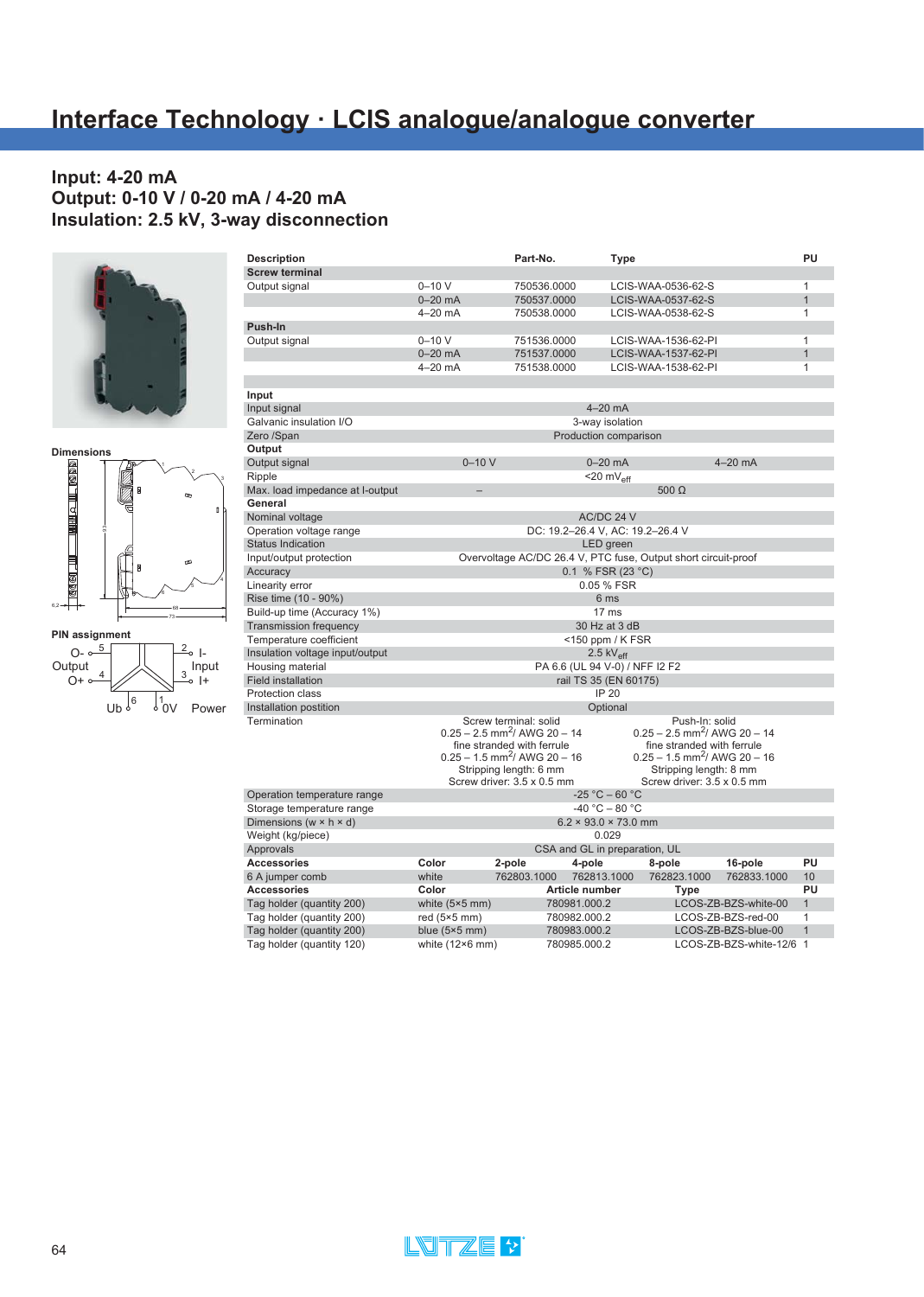# **Interface Technology · LCIS analogue/analogue converter**

### **Input: 0-10 V / 0-20 mA / 4-20mA, manual off automatic Output: 0-10 V / 0-20 mA / 4-20 mA Insulation: 2,5 kV / 4 kV, 3-way disconnection, Wide range input**





**Range adjustment**

| S1                  | Input |  |
|---------------------|-------|--|
| Switch On   1 2 3 4 |       |  |
| -10V*               |       |  |
| –20mA               |       |  |
| -20mA               |       |  |

| S1                           |  | Output |
|------------------------------|--|--------|
| <del>-</del> Switch On ∣5∣6∣ |  |        |
| -10V*                        |  |        |
| –20mA                        |  |        |
| -20mA                        |  |        |

| <b>Description</b>                   |                                     | Part-No.                                                              | Type                              |                                |                                    | PU             |
|--------------------------------------|-------------------------------------|-----------------------------------------------------------------------|-----------------------------------|--------------------------------|------------------------------------|----------------|
| <b>Screw terminal</b>                |                                     |                                                                       |                                   |                                |                                    |                |
| Nominal voltage                      | AC/DC 24 V                          | 750518.0000                                                           |                                   | LCIS-WAA-MA-0518-175-S         |                                    | $\mathbf{1}$   |
|                                      | AC/DC 24-240 V                      | 750519.0000                                                           |                                   | LCIS-WP-WAA-MA-0519-S          |                                    | $\mathbf{1}$   |
| Push-In                              |                                     |                                                                       |                                   |                                |                                    |                |
| Nominal voltage                      | AC/DC 24 V                          | 751518.0000                                                           |                                   | LCIS-WAA-MA-0518-175-PI        |                                    | $\mathbf{1}$   |
|                                      | AC/DC 24-240 V                      | 751519.0000                                                           |                                   | LCIS-WP-WAA-MA-0519-PI         |                                    | 1              |
|                                      |                                     |                                                                       |                                   |                                |                                    |                |
| Input                                | 0/10V                               |                                                                       | $0-20$ mA                         |                                | 4–20 mA                            |                |
| Input resistance                     | $>330 k\Omega$                      |                                                                       |                                   | $<$ 100 $\Omega$               |                                    |                |
| Input signal                         |                                     |                                                                       | adjustable via DIP switch S1      |                                |                                    |                |
| Galvanic insulation I/O              |                                     |                                                                       | 3-way isolation                   |                                |                                    |                |
| Zero /Span                           |                                     |                                                                       | Production comparison             |                                |                                    |                |
| Output                               | $0/10$ V                            |                                                                       | $0-20$ mA                         |                                | $4-20$ mA                          |                |
| Max. load impedance at I-output      |                                     |                                                                       |                                   | 500 $\Omega$                   |                                    |                |
| Min. load impedance at U-output      | $2 k\Omega$                         |                                                                       |                                   |                                |                                    |                |
| Output current                       | max. 5 mA                           |                                                                       |                                   |                                |                                    |                |
| Output voltage                       | $\equiv$                            |                                                                       |                                   | max 18 V                       |                                    |                |
| Output signal                        |                                     |                                                                       | adjustable via DIP switch S1      |                                |                                    |                |
| Ripple                               |                                     |                                                                       | $<$ 20 m $V_{\text{eff}}$         |                                |                                    |                |
| General                              |                                     | AC/DC 24 V                                                            |                                   | AC/DC 24-240 V                 |                                    |                |
| Operation voltage range              |                                     | DC: 19.2-26.4 V, AC: 19.2-26.4 V                                      |                                   | DC: 19.2-264 V, AC: 19.2-264 V |                                    |                |
| <b>Status Indication</b>             |                                     |                                                                       | LED green                         |                                |                                    |                |
| Input/output protection              | Overvoltage AC/DC 26.4 V, PTC fuse, |                                                                       |                                   |                                | Overvoltage AC/DC 264 V, PTC fuse, |                |
|                                      |                                     | Output short circuit-proof                                            |                                   | Output short circuit-proof     |                                    |                |
| Accuracy                             |                                     |                                                                       | 0.1 % FSR (23 °C)                 |                                |                                    |                |
| Linearity error                      |                                     |                                                                       | 0,05 % FSR                        |                                |                                    |                |
| Rise time (10 - 90%)                 |                                     |                                                                       | 6 ms                              |                                |                                    |                |
| Build-up time (Accuracy 1%)          |                                     |                                                                       | 17 <sub>ms</sub>                  |                                |                                    |                |
| <b>Transmission frequency</b>        |                                     |                                                                       | 30 Hz at 3 dB                     |                                |                                    |                |
| Temperature coefficient              |                                     |                                                                       | <150 ppm / K FSR                  |                                |                                    |                |
| Insulation voltage input/output      |                                     | $2.5$ kV <sub>eff</sub>                                               |                                   | 4.0 $kV_{\text{eff}}$          |                                    |                |
| Housing material                     |                                     |                                                                       | PA 6.6 (UL 94 V-0) / NFF I2 F2    |                                |                                    |                |
| Field installation                   |                                     |                                                                       | rail TS 35 (EN 60175)             |                                |                                    |                |
| <b>Protection class</b>              |                                     |                                                                       | <b>IP 20</b>                      |                                |                                    |                |
| Installation postition               |                                     |                                                                       | Optional                          |                                |                                    |                |
| Termination                          |                                     | Screw terminal: solid $0.25 - 2.5$ mm <sup>2</sup> / AWG 20 - 14      |                                   |                                |                                    |                |
|                                      |                                     | fine stranded with ferrule $0.25 - 1.5$ mm <sup>2</sup> / AWG 20 - 16 |                                   |                                |                                    |                |
|                                      |                                     |                                                                       | Stripping length: 6 mm            |                                |                                    |                |
|                                      |                                     |                                                                       | Screw driver: 3.5 x 0.5 mm        |                                |                                    |                |
| Operation temperature range          |                                     |                                                                       | $-25 °C - 60 °C$                  |                                |                                    |                |
| Storage temperature range            |                                     |                                                                       | $-40 °C - 80 °C$                  |                                |                                    |                |
| Dimensions (w $\times$ h $\times$ d) |                                     |                                                                       | $17.5 \times 93.0 \times 75.0$ mm |                                |                                    |                |
| Weight (kg/piece)                    |                                     |                                                                       | 0.059                             |                                |                                    |                |
| Approvals                            |                                     |                                                                       | CSA and GL in preparation, UL     |                                |                                    |                |
| <b>Accessories</b>                   | Color                               | 2-pole                                                                | 4-pole                            | 8-pole                         | 16-pole                            | PU             |
| 6 A jumper comb                      | white                               | 762803.1000                                                           | 762813.1000                       | 762823.1000                    | 762833.1000                        | 10             |
| <b>Accessories</b>                   | Color                               |                                                                       | <b>Article number</b>             | <b>Type</b>                    |                                    | PU             |
| Tag holder (quantity 200)            | white $(5×5$ mm)                    | 780981.000.2                                                          |                                   |                                | LCOS-ZB-BZS-white-00               | $\mathbf{1}$   |
| Tag holder (quantity 200)            | red $(5×5$ mm $)$                   | 780982.000.2                                                          |                                   |                                | LCOS-ZB-BZS-red-00                 | $\mathbf{1}$   |
| Tag holder (quantity 200)            | blue $(5×5$ mm)                     | 780983.000.2                                                          |                                   |                                | LCOS-ZB-BZS-blue-00                | 1              |
| Tag holder (quantity 120)            | white $(12\times6$ mm)              | 780985.000.2                                                          |                                   |                                | LCOS-ZB-BZS-white-12/6             | $\overline{1}$ |

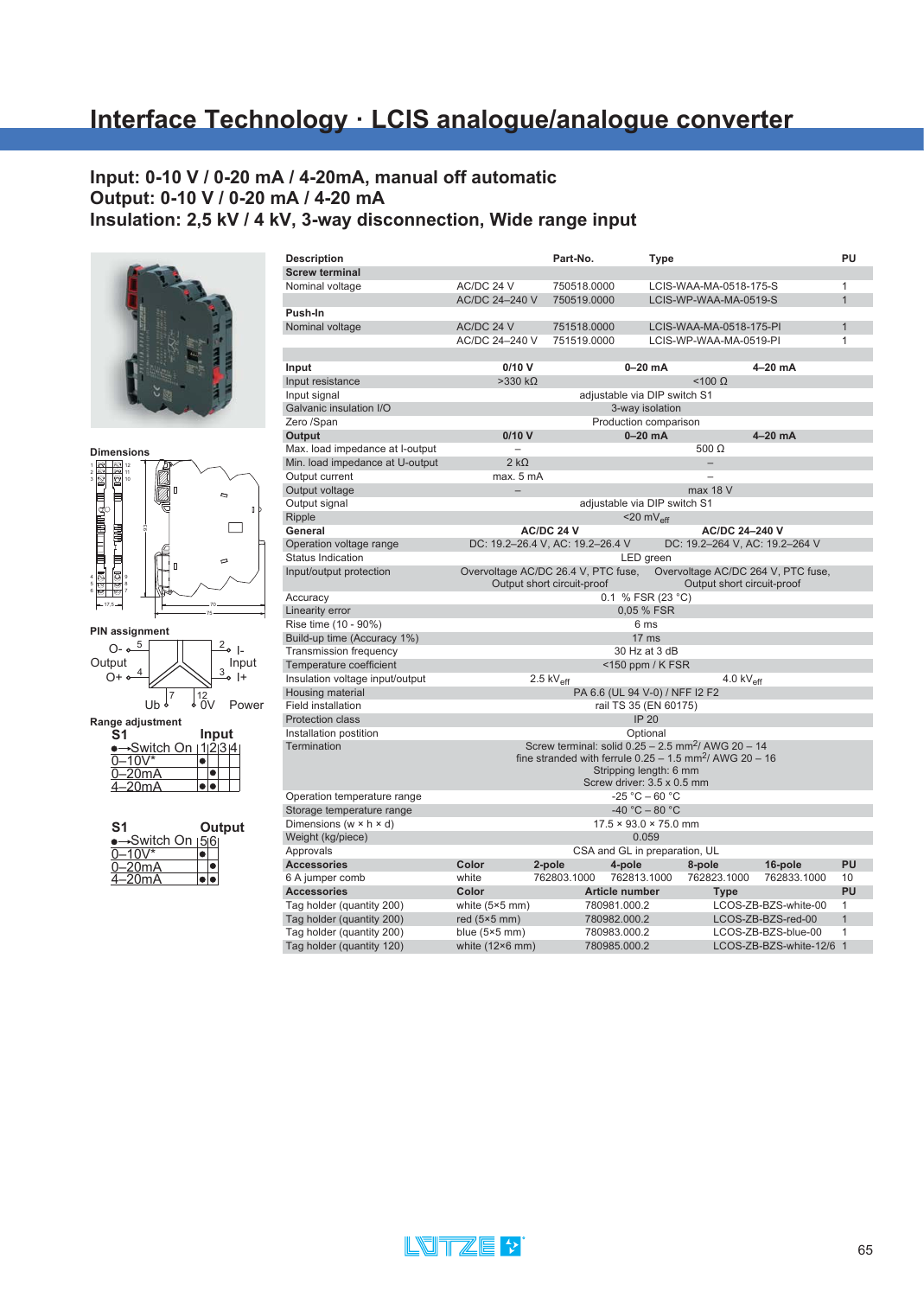#### **Input: 0-10 V / 0-20 mA / 4-20 mA Output: 0-10 V / 0-20 mA / 4-20 mA Insulation: 4 kV, 3-way disconnection, Wide range input**





**PIN assignment** 4  $\rightarrow$  3 5 | | | | | 2  $\int_{0}^{12}$  $\frac{2}{\pi}$  |-<br>| Input  $\overline{\bullet}$  |+  $O o-\frac{5}{2}$  $O+ \circ$  $UB<sup>7</sup>$ Output  $\frac{1}{4}$   $\frac{1}{2}$   $\frac{1}{3}$ Power

**Range adjustment**

| S <sub>1</sub>      |  | Input |         |
|---------------------|--|-------|---------|
| <b>∗Switch On</b> ⊢ |  |       | 1 2 3 4 |
| $0 - 10V^*$         |  |       |         |
| 0–20mA              |  |       |         |
| -20mA<br>⊿_         |  |       |         |

| S1                                       |  | Output |
|------------------------------------------|--|--------|
| →Switch On <sub>1</sub> 5 <sub>l</sub> 6 |  |        |
| $-10V^*$                                 |  |        |
| $-20mA$                                  |  |        |
| $4 - 20mA$                               |  |        |

| <b>Description</b>                   |                          | Part-No.                                                      | <b>Type</b>                                           |                                            |                        | PU             |
|--------------------------------------|--------------------------|---------------------------------------------------------------|-------------------------------------------------------|--------------------------------------------|------------------------|----------------|
| <b>Screw terminal</b>                |                          |                                                               |                                                       |                                            |                        |                |
| Nominal voltage                      | AC/DC 24-240 V           | 750510.0000                                                   |                                                       | LCIS-WP-WAA-0510-175-S                     |                        | $\mathbf{1}$   |
| Push-In                              |                          |                                                               |                                                       |                                            |                        |                |
| Nominal voltage                      | AC/DC 24-240 V           | 751510.0000                                                   |                                                       | LCIS-WP-WAA-0510-175-PI                    |                        | $\mathbf{1}$   |
| Input                                | 0/10V                    |                                                               | $0-20$ mA                                             |                                            | $4-20$ mA              |                |
| Input resistance                     | $>330 k\Omega$           |                                                               |                                                       | $<$ 100 $\Omega$                           |                        |                |
| Input signal                         |                          |                                                               | adjustable via DIP switch S1                          |                                            |                        |                |
| Galvanic insulation I/O              |                          |                                                               | 3-way isolation                                       |                                            |                        |                |
| Zero /Span                           |                          |                                                               | Production comparison                                 |                                            |                        |                |
| Output                               | 0/10V                    |                                                               | $0-20$ mA                                             |                                            | $4-20$ mA              |                |
| Max. load impedance at I-output      |                          |                                                               |                                                       | 500 $\Omega$                               |                        |                |
| Min. load impedance at U-output      | $2 k\Omega$              |                                                               |                                                       | $\equiv$                                   |                        |                |
| Output current                       | max. 5 mA                |                                                               |                                                       |                                            |                        |                |
| Output voltage                       | $\overline{\phantom{0}}$ |                                                               |                                                       | max 18 V                                   |                        |                |
| Output signal                        |                          |                                                               | adjustable via DIP switch S1                          |                                            |                        |                |
| Ripple                               |                          |                                                               | $<$ 20 mV <sub>eff</sub>                              |                                            |                        |                |
| General                              |                          |                                                               |                                                       |                                            |                        |                |
| Nominal voltage                      |                          |                                                               | AC/DC 24-240 V                                        |                                            |                        |                |
| Operation voltage range              |                          |                                                               | DC: 16.8-264 V, AC: 19.2-264 V                        |                                            |                        |                |
| <b>Status Indication</b>             |                          |                                                               | LED green                                             |                                            |                        |                |
| Input/output protection              |                          | Overvoltage AC/DC 264 V, PTC fuse, Output short circuit-proof |                                                       |                                            |                        |                |
| Accuracy                             |                          |                                                               | 0.1 % FSR (23 °C)                                     |                                            |                        |                |
| Linearity error                      |                          |                                                               | 0,05 % FSR                                            |                                            |                        |                |
| Rise time (10 - 90%)                 |                          |                                                               | 6 ms                                                  |                                            |                        |                |
| Build-up time (Accuracy 1%)          |                          |                                                               | 17 <sub>ms</sub>                                      |                                            |                        |                |
| <b>Transmission frequency</b>        |                          |                                                               | 30 Hz at 3 dB                                         |                                            |                        |                |
| Temperature coefficient              |                          |                                                               | $<$ 150 ppm / K FSR                                   |                                            |                        |                |
| Insulation voltage input/output      |                          |                                                               | 4.0 $kV_{\text{eff}}$                                 |                                            |                        |                |
| Housing material                     |                          |                                                               | PA 6.6 (UL 94 V-0) / NFF I2 F2                        |                                            |                        |                |
| <b>Field installation</b>            |                          |                                                               | rail TS 35 (EN 60175)                                 |                                            |                        |                |
| <b>Protection class</b>              |                          |                                                               | <b>IP 20</b>                                          |                                            |                        |                |
| Installation postition               |                          |                                                               | Optional                                              |                                            |                        |                |
| Termination                          |                          | Screw terminal: solid                                         |                                                       | Push-In: solid                             |                        |                |
|                                      |                          | $0.25 - 2.5$ mm <sup>2</sup> / AWG 20 - 14                    |                                                       | $0.25 - 2.5$ mm <sup>2</sup> / AWG 20 - 14 |                        |                |
|                                      |                          | fine stranded with ferrule                                    |                                                       | fine stranded with ferrule                 |                        |                |
|                                      |                          | $0.25 - 1.5$ mm <sup>2</sup> / AWG 20 - 16                    |                                                       | $0.25 - 1.5$ mm <sup>2</sup> / AWG 20 - 16 |                        |                |
|                                      |                          | Stripping length: 6 mm                                        |                                                       | Stripping length: 8 mm                     |                        |                |
|                                      |                          | Screw driver: 3.5 x 0.5 mm                                    | $-25 °C - 60 °C$                                      | Screw driver: 3.5 x 0.5 mm                 |                        |                |
| Operation temperature range          |                          |                                                               |                                                       |                                            |                        |                |
| Storage temperature range            |                          |                                                               | $-40 °C - 80 °C$<br>$17.5 \times 93.0 \times 73.0$ mm |                                            |                        |                |
| Dimensions (w $\times$ h $\times$ d) |                          |                                                               |                                                       |                                            |                        |                |
| Weight (kg/piece)                    |                          |                                                               | 0.059                                                 |                                            |                        |                |
| Approvals                            |                          |                                                               | CSA and GL in preparation, UL                         |                                            |                        |                |
| <b>Accessories</b>                   | Color                    | 2-pole                                                        | 4-pole                                                | 8-pole                                     | 16-pole                | PU             |
| 6 A jumper comb                      | white                    | 762803.1000                                                   | 762813.1000                                           | 762823.1000                                | 762833.1000            | 10             |
| <b>Accessories</b>                   | Color                    |                                                               | Article number                                        | <b>Type</b>                                |                        | PU             |
| Tag holder (quantity 200)            | white $(5×5$ mm)         | 780981.000.2                                                  |                                                       |                                            | LCOS-ZB-BZS-white-00   | $\mathbf{1}$   |
| Tag holder (quantity 200)            | red $(5×5$ mm $)$        | 780982.000.2                                                  |                                                       |                                            | LCOS-ZB-BZS-red-00     | 1              |
| Tag holder (quantity 200)            | blue $(5×5$ mm)          | 780983.000.2                                                  |                                                       |                                            | LCOS-ZB-BZS-blue-00    | $\overline{1}$ |
| Tag holder (quantity 120)            | white $(12\times6$ mm)   | 780985.000.2                                                  |                                                       |                                            | LCOS-ZB-BZS-white-12/6 | $\overline{1}$ |

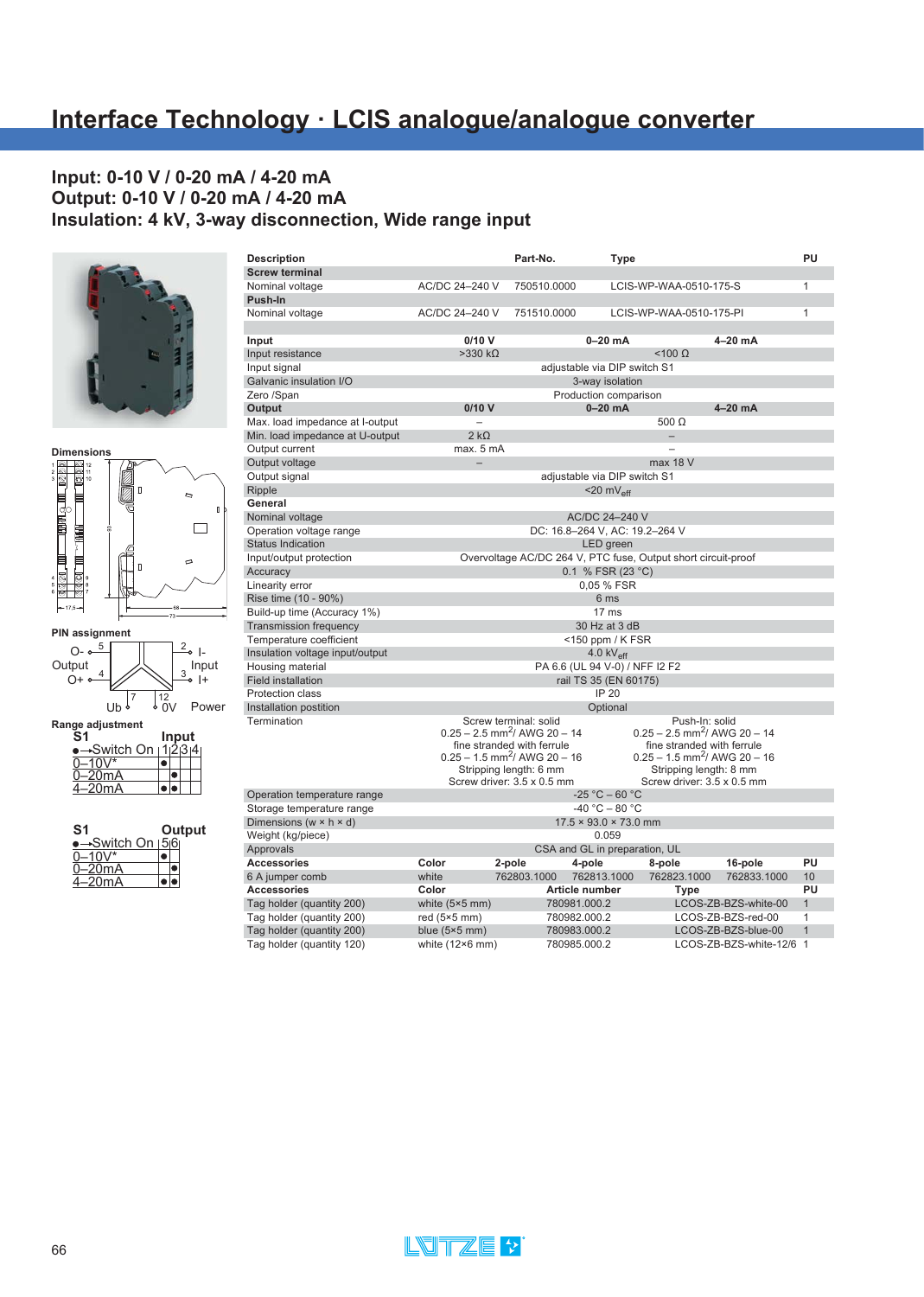## **Input: 0-10 V / 0-20 mA / 4-20mA Output: 0-10 kHz Insulation: 4 kV, 3-way disconnection, Wide range input**







**Range adjustment** 4 **S1 Input** Switch On 1 2 3

| $J*$<br>∙ 1∩۔          |  |  |
|------------------------|--|--|
| ∣mA                    |  |  |
| $\overline{\text{mA}}$ |  |  |
|                        |  |  |
|                        |  |  |

```
S1                  Output<br>●→Switch On |5|6|
0–50 Hz*
                      \frac{1}{\cdot}...<br>Hz
0–1000 Hz
0–10000 Hz
```

| <b>Description</b>                   |                                                               | Part-No.                                                             | <b>Type</b>                       |                                            |                            |                                            | PU             |
|--------------------------------------|---------------------------------------------------------------|----------------------------------------------------------------------|-----------------------------------|--------------------------------------------|----------------------------|--------------------------------------------|----------------|
| <b>Screw terminal</b>                |                                                               |                                                                      |                                   |                                            |                            |                                            |                |
| Nominal voltage                      | AC/DC 24-240 V                                                | 750512.0000                                                          |                                   | LCIS-WP-WAF-0512-175-S                     |                            |                                            | 1              |
| Push-In                              |                                                               |                                                                      |                                   |                                            |                            |                                            |                |
| Nominal voltage                      | AC/DC 24-240 V                                                | 751512.0000                                                          |                                   | LCIS-WP-WAF-0512-175-PI                    |                            |                                            | 1              |
|                                      |                                                               |                                                                      |                                   |                                            |                            |                                            |                |
| Input                                | 0/10V                                                         |                                                                      | $0-20$ mA                         |                                            |                            | 4-20 mA                                    |                |
| Input resistance                     | $>330 k\Omega$                                                |                                                                      |                                   | $<$ 100 $\Omega$                           |                            |                                            |                |
| Input signal                         |                                                               |                                                                      | adjustable via DIP switch S1      |                                            |                            |                                            |                |
| Galvanic insulation I/O              |                                                               |                                                                      | 3-way isolation                   |                                            |                            |                                            |                |
| Zero /Span                           |                                                               |                                                                      | Production comparison             |                                            |                            |                                            |                |
| <b>Transmission frequency</b>        |                                                               |                                                                      | 30 Hz at 3 dB                     |                                            |                            |                                            |                |
| Output                               | $0 - 50$ Hz                                                   | $0 - 100$ Hz                                                         |                                   | $0 - 1$ kHz                                |                            | $0 - 10$ kHz                               |                |
| Output signal                        |                                                               |                                                                      | adjustable via DIP switch S1      |                                            |                            |                                            |                |
| Ripple                               |                                                               |                                                                      |                                   |                                            |                            |                                            |                |
| General                              |                                                               |                                                                      |                                   |                                            |                            |                                            |                |
| Nominal voltage                      |                                                               |                                                                      | AC/DC 24-240 V                    |                                            |                            |                                            |                |
| Operation voltage range              |                                                               |                                                                      |                                   | DC: 16.8-264 V; AC: 19.2-264 V             |                            |                                            |                |
| <b>Status Indication</b>             |                                                               |                                                                      | LED green                         |                                            |                            |                                            |                |
| Input/output protection              | Overvoltage AC/DC 264 V, PTC fuse, Output short circuit-proof |                                                                      |                                   |                                            |                            |                                            |                |
| Accuracy                             | 0.1 % FSR (23 °C)                                             |                                                                      |                                   |                                            |                            |                                            |                |
| Linearity error                      | 0,05 % FSR                                                    |                                                                      |                                   |                                            |                            |                                            |                |
| Rise time (10 - 90%)                 | frequency-dependent                                           |                                                                      |                                   |                                            |                            |                                            |                |
| Build-up time (Accuracy 1%)          |                                                               |                                                                      | frequency-dependent               |                                            |                            |                                            |                |
| Transmission frequency               |                                                               |                                                                      | frequency-dependent               |                                            |                            |                                            |                |
| Temperature coefficient              |                                                               |                                                                      | $<$ 150 ppm / K FSR               |                                            |                            |                                            |                |
| Insulation voltage input/output      |                                                               |                                                                      | 4.0 $kV_{\text{eff}}$             |                                            |                            |                                            |                |
| Housing material                     |                                                               |                                                                      |                                   | PA 6.6 (UL 94 V-0) / NFF I2 F2             |                            |                                            |                |
| Field installation                   |                                                               |                                                                      | rail TS 35 (EN 60175)             |                                            |                            |                                            |                |
| <b>Protection class</b>              |                                                               |                                                                      | <b>IP 20</b>                      |                                            |                            |                                            |                |
| Installation postition               |                                                               |                                                                      | Optional                          |                                            |                            |                                            |                |
| Termination                          |                                                               | Screw terminal: solid                                                |                                   |                                            | Push-In: solid             |                                            |                |
|                                      |                                                               | $0.25 - 2.5$ mm <sup>2</sup> / AWG 20 - 14                           |                                   |                                            |                            | $0.25 - 2.5$ mm <sup>2</sup> / AWG 20 - 14 |                |
|                                      |                                                               | fine stranded with ferrule                                           |                                   |                                            | fine stranded with ferrule |                                            |                |
|                                      |                                                               | $0.25 - 1.5$ mm <sup>2</sup> / AWG 20 - 16<br>Stripping length: 6 mm |                                   | $0.25 - 1.5$ mm <sup>2</sup> / AWG 20 - 16 | Stripping length: 8 mm     |                                            |                |
|                                      |                                                               | Screw driver: 3.5 x 0.5 mm                                           |                                   | Screw driver: 3.5 x 0.5 mm                 |                            |                                            |                |
| Operation temperature range          |                                                               |                                                                      | $-25 °C - 60 °C$                  |                                            |                            |                                            |                |
| Storage temperature range            |                                                               |                                                                      | $-40 °C - 80 °C$                  |                                            |                            |                                            |                |
| Dimensions ( $w \times h \times d$ ) |                                                               |                                                                      | $17.5 \times 93.0 \times 73.0$ mm |                                            |                            |                                            |                |
| Weight (kg/piece)                    |                                                               |                                                                      | 0.058                             |                                            |                            |                                            |                |
| Approvals                            |                                                               |                                                                      |                                   | CSA and GL in preparation, UL              |                            |                                            |                |
| <b>Accessories</b>                   | Color                                                         | 2-pole                                                               | 4-pole                            | 8-pole                                     |                            | 16-pole                                    | PU             |
| 6 A jumper comb                      | white                                                         | 762803.1000                                                          | 762813.1000                       | 762823.1000                                |                            | 762833.1000                                | 10             |
| <b>Accessories</b>                   | Color                                                         |                                                                      | Article number                    |                                            | <b>Type</b>                |                                            | PU             |
| Tag holder (quantity 200)            | white $(5×5$ mm)                                              |                                                                      | 780981.000.2                      |                                            |                            | LCOS-ZB-BZS-white-00                       | $\mathbf{1}$   |
| Tag holder (quantity 200)            | red $(5×5$ mm $)$                                             |                                                                      | 780982.000.2                      |                                            |                            | LCOS-ZB-BZS-red-00                         | $\mathbf{1}$   |
| Tag holder (quantity 200)            | blue $(5×5$ mm)                                               |                                                                      | 780983.000.2                      |                                            |                            | LCOS-ZB-BZS-blue-00                        | 1              |
| Tag holder (quantity 120)            | white (12×6 mm)                                               |                                                                      | 780985.000.2                      |                                            |                            | LCOS-ZB-BZS-white-12/6                     | $\overline{1}$ |